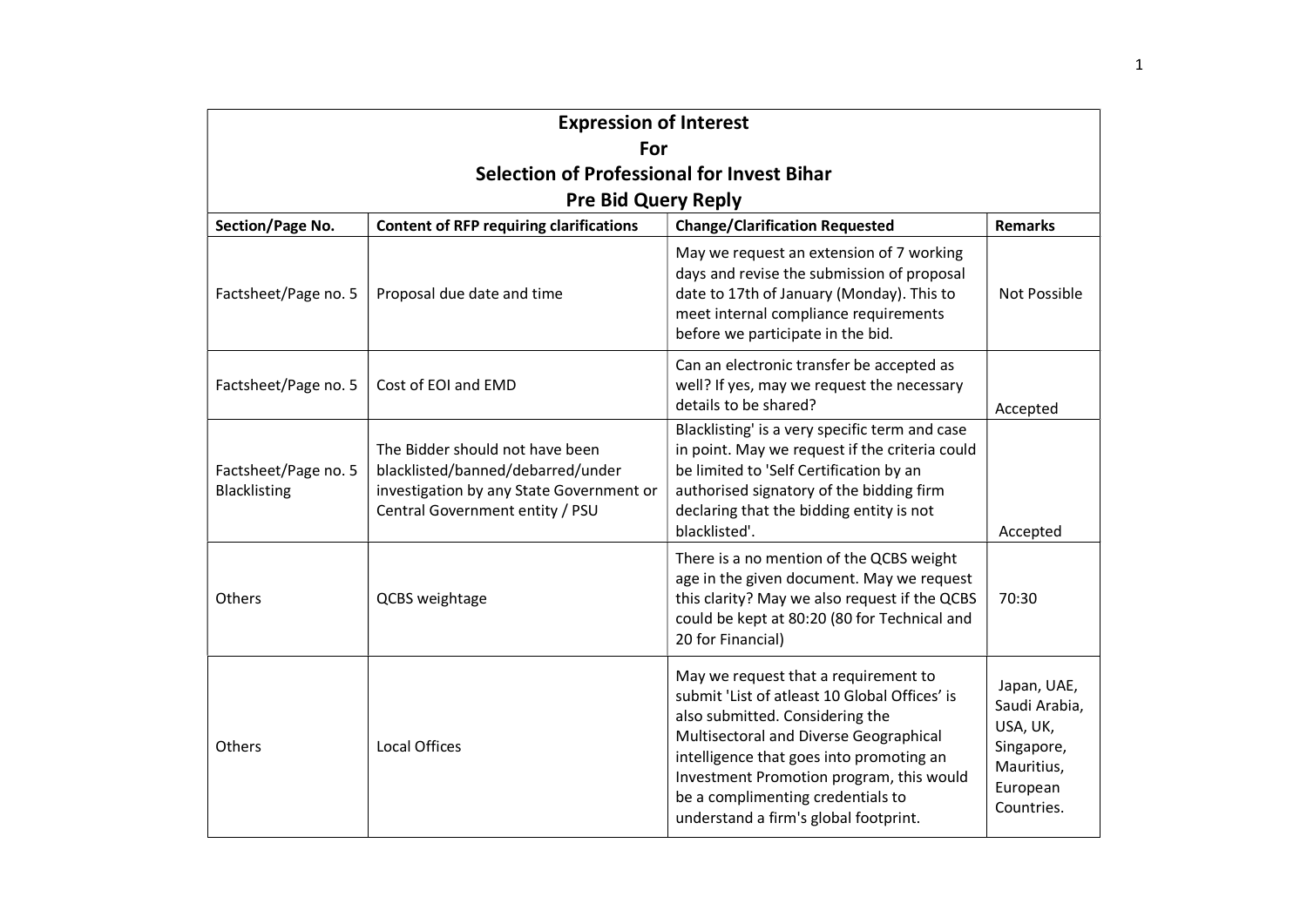| <b>Ssection/Page No.</b>                                       | <b>Content of RFP requiring clarifications</b>                                                                                                                                                                                                                               | <b>Change/Clarification Requested</b>                                                                                                                                                                                                                                                | <b>Remarks</b>                                                                                                                                     |
|----------------------------------------------------------------|------------------------------------------------------------------------------------------------------------------------------------------------------------------------------------------------------------------------------------------------------------------------------|--------------------------------------------------------------------------------------------------------------------------------------------------------------------------------------------------------------------------------------------------------------------------------------|----------------------------------------------------------------------------------------------------------------------------------------------------|
| Section3/Page No. 8<br>- Eligibility Criteria                  | <b>Financial Capacity</b><br>'-The bidder should have a minimum<br>annual<br>turnover of INR 10 Crore from Indian<br>operations in business consulting services<br>in each of the previous two financial<br>years (FY 17-18 and 18-19)                                       | Can the Term ' Business Consulting' be<br>changed to 'Consulting Services'. Business<br>Consulting else includes very specific area of<br>consulting                                                                                                                                 | The bidder<br>should have a<br>minimum<br>annual<br>turnover of<br><b>INR 1 Crore</b><br>from Indian<br>operations in<br>Investment<br>consulting. |
| Section3/Page No. 8<br>- Eligibility Criteria                  | <b>Documentary Evidence - Bidder</b><br><b>Experience</b><br>- 1. Experience of work in at least<br>three-government departments of<br>any State.<br>'-2. Have provided consultancy to at<br>least 10 corporates listed in<br>National Stock Exchange<br>(BSE/NSE).          | - 1. May we request the Documentary<br>Evidence on this to be Letter of Award OR<br>Completion Certificate.<br>'- 2. May we request that a Self-Certification<br>by an authorised representative of the<br>bidding entity be allowed as a supported<br>documentary evidence as well. | 1. Accepted<br>2. Letter of<br>Award OR<br>Completion<br>Certificate is<br>required                                                                |
| Section4: RFP<br>Document Fee and<br>EMD-Section a/<br>Page 11 | RFP document can be downloaded from<br>the website Document<br>submission fee in form of bank<br>demand draft of INR 5000/- and EMD of<br>INR 2,50,00 drawn in favor of NIVESH<br>AYUKT MUMBAI, payable at<br>Patna from any nationalized<br>bank/scheduled commercial Bank. | The EMD amount mentioned under<br>Factsheet is INR 2,50,000/-, whereas on the<br>given page 11, the EMD amount is INR<br>25000/-. Request you to clarify the final<br>amount.                                                                                                        | The amount<br>is 2,50,000<br>(Two lacks<br>fifty thousand<br>only)                                                                                 |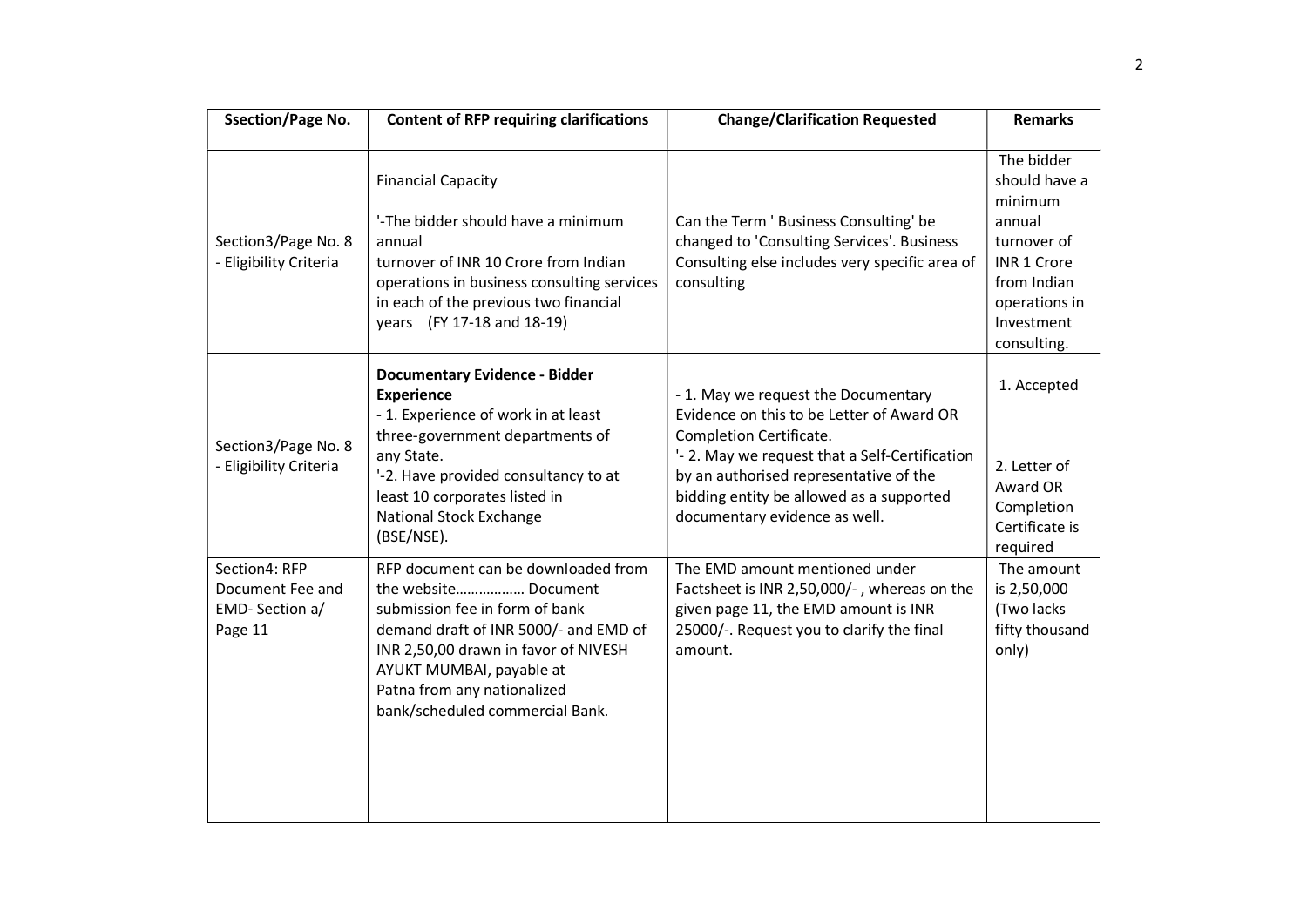| Section/Page No.                                                                           | <b>Content of RFP requiring clarifications</b>                                                                                                                        | <b>Change/Clarification Requested</b>                                                                                                                                                                                                                                                                                                                                                                                                                                                                                                                       | <b>Remarks</b>                                                           |
|--------------------------------------------------------------------------------------------|-----------------------------------------------------------------------------------------------------------------------------------------------------------------------|-------------------------------------------------------------------------------------------------------------------------------------------------------------------------------------------------------------------------------------------------------------------------------------------------------------------------------------------------------------------------------------------------------------------------------------------------------------------------------------------------------------------------------------------------------------|--------------------------------------------------------------------------|
| Section 4:<br>Deployment of<br>Team-Page 15                                                | Within 5 working days from the award of<br>contract                                                                                                                   | Since our objective is to provide most<br>qualified and relevant resources on the<br>project if selected, May we request if this is<br>relaxed to a 30-day period for an effective<br>transitioning. As this may also include us<br>mobilizing resources from other geographies<br>as well.                                                                                                                                                                                                                                                                 | Deployment<br>of Team can<br>be done till 1 <sup>st</sup><br>March 2020. |
| Section 4: Terms and<br>Conditions:<br>Applicable Post<br>Award of Contract:<br>Page 15-24 | <b>Terms and Conditions</b>                                                                                                                                           | We understand upon finalization of results,<br>the selected bidder would be allowed to<br>study the General Terms of Business and any<br>other related terms and seek<br>amendments/clarity if any? This as per the<br>term mentioned under 'Modification of<br>Contract' under Page 22. Please confirm.                                                                                                                                                                                                                                                    | No changes<br>will be made                                               |
| Section 6: Team<br>Composition                                                             | 2. Professional (2Nos.)<br>MBA/ Post graduate<br>(Economics)/ CA/ CFS with<br>minimum 5 years of experience in<br>similar projects - policy<br>preparation, marketing | May we request if these 2 resources are<br>allowed remote delivery on the project. This<br>considering the nature of Investment<br>Promotion work, there are key deliverables<br>associated which can be quantifiable in<br>nature, a delivery-based outcome with a<br>flexibility to operate from diverse location<br>would allow us to pull intelligence and<br>deploy relevant and experienced resources<br>from some of the most developed<br>Investment Promotion programs in the<br>country. This we feel would be a big value<br>add to the program. | Not Accepted                                                             |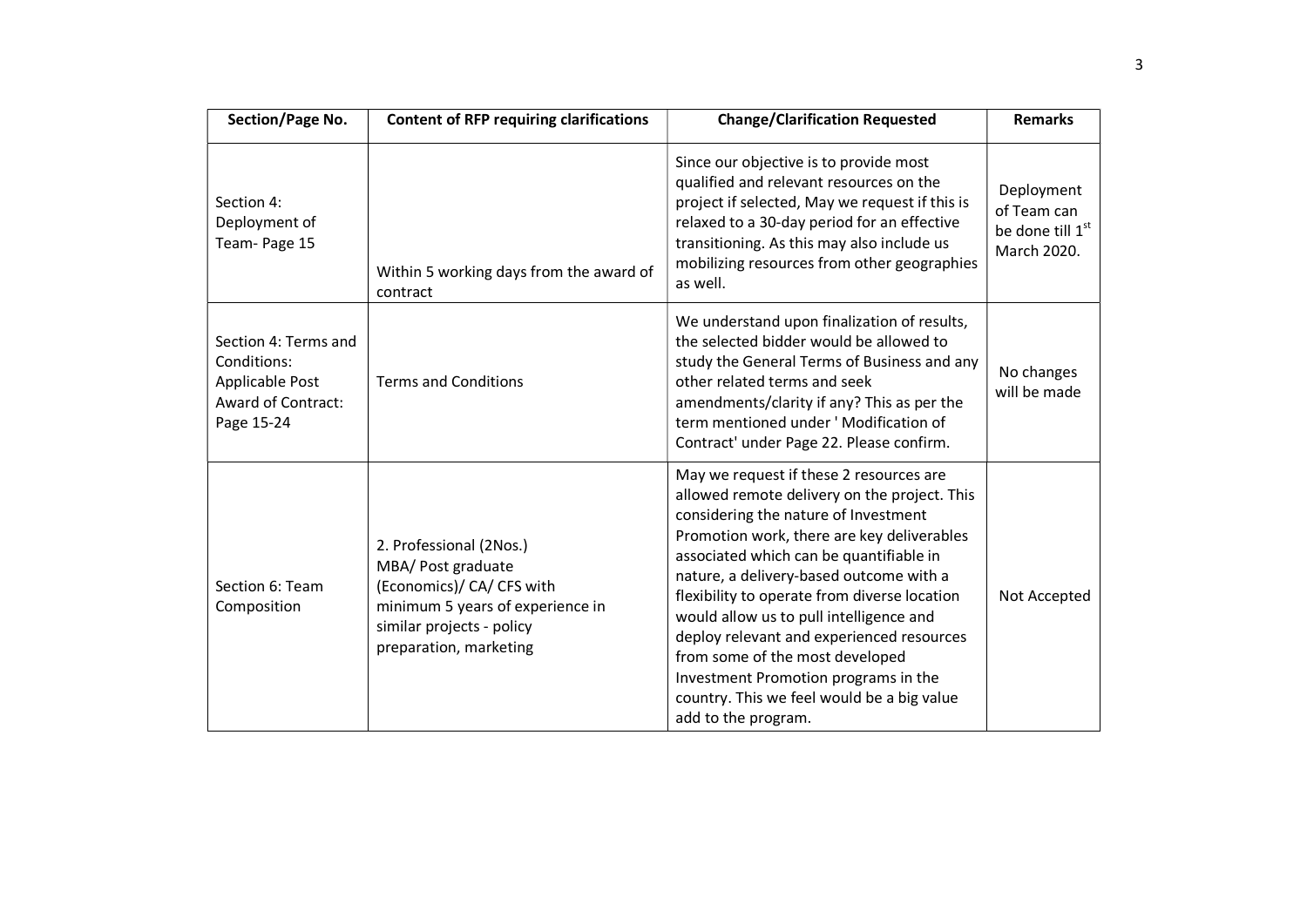| Section/Page No.                                                                                                      | <b>Content of RFP requiring clarifications</b>                                                                                                                                                                                                                         | <b>Change/Clarification Requested</b>                                                                                                                                                                                                                                                                                                                                                              | <b>Remarks</b>                                                                                                            |
|-----------------------------------------------------------------------------------------------------------------------|------------------------------------------------------------------------------------------------------------------------------------------------------------------------------------------------------------------------------------------------------------------------|----------------------------------------------------------------------------------------------------------------------------------------------------------------------------------------------------------------------------------------------------------------------------------------------------------------------------------------------------------------------------------------------------|---------------------------------------------------------------------------------------------------------------------------|
| With reference to<br>Clause 3. Eligibility<br>Criteria Eligibility<br>requirements for<br>the Professional<br>Page 8: | <b>Bidder Experience</b><br>1. Experience of work in at least three-<br>government departments of any State.<br>2. Have provided consultancy to at least 10<br>corporate listed in National Stock Exchange<br>(BSE/NSE).<br>Letter of Award and Completion Certificate | We would like to highlight that<br>several clients refrain/ hesitate<br>client<br>from<br>issuing<br>completion/experience/customer<br>satisfactions<br>certificates.<br>We<br>request the Authority to accept CA<br>certificates validating that the<br>complete fee for the assignment<br>been received<br>by the<br>has<br>Consultant and therefore, the said<br>assignment has been completed. | <b>Request Accepted</b>                                                                                                   |
| With reference to<br>Clause 6.<br>Team<br>Composition<br>Page 25;                                                     | Clause for Technical Proposal Evaluation<br>Parameters<br>Page 27;<br>Team (6 Marks for each professional, 8 marks<br>for senior professional, 4Marks for each<br>support executive)                                                                                   | We<br>request the Authority<br>to<br>provide<br>further<br>clarity<br>on<br>distribution of marks for the key<br>personnel required for execution<br>of the project.                                                                                                                                                                                                                               | Team (6 Marks for<br>each<br>professional, 8<br>marks for senior<br>professional,<br>Marks for each<br>support executive) |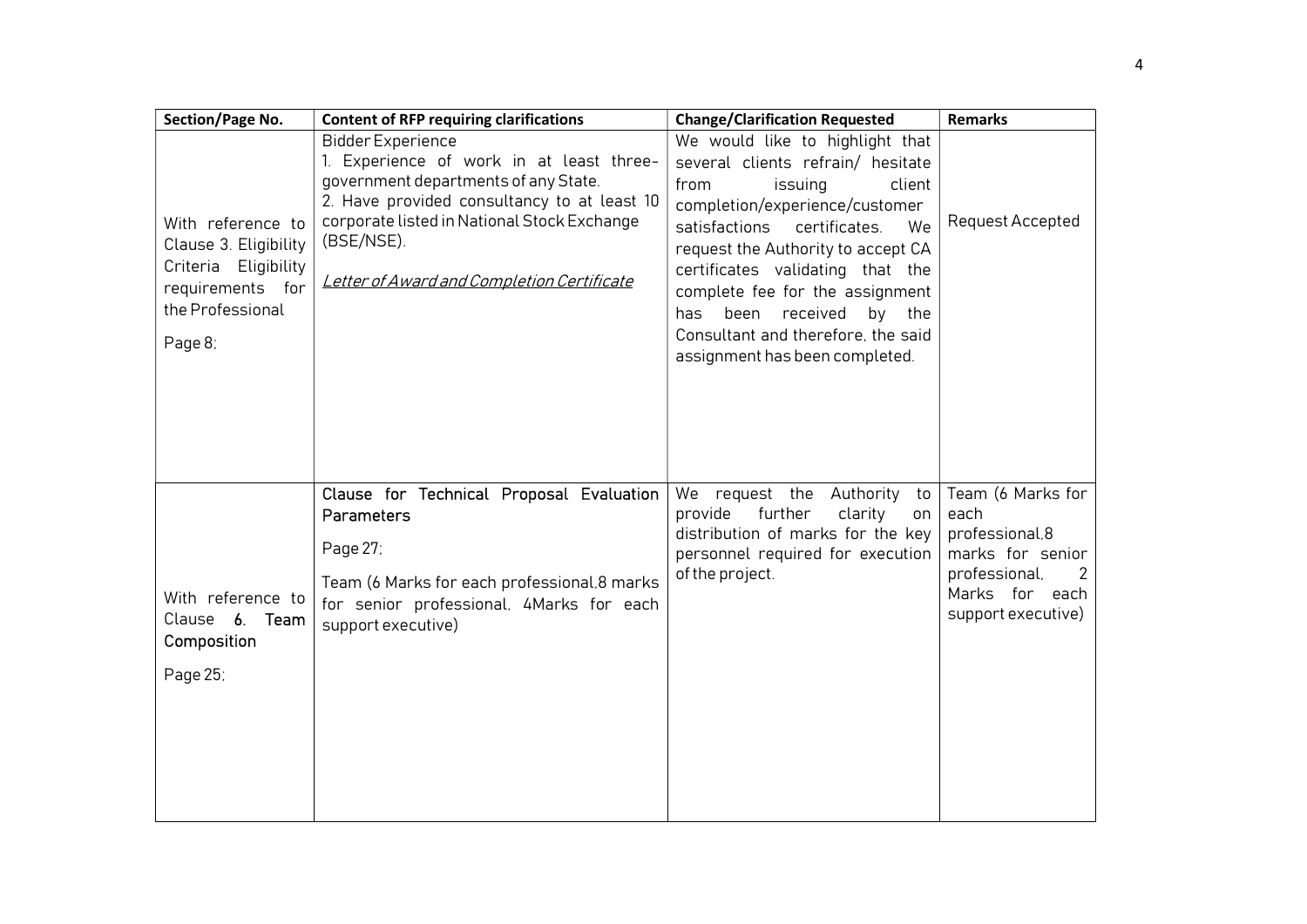| Section/Page No.                   | <b>Content of RFP requiring clarifications</b> | <b>Change/Clarification Requested</b>                                                                          | <b>Remarks</b>               |
|------------------------------------|------------------------------------------------|----------------------------------------------------------------------------------------------------------------|------------------------------|
|                                    | Experience in Similar Project of minimum       | We would like to highlight that                                                                                | Request accepted             |
|                                    | Value Rs.25 lacs each.                         | several clients refrain/ hesitate                                                                              |                              |
|                                    | Each Project: 3 marks                          | from<br>issuing<br>client                                                                                      |                              |
|                                    | Maximum of 18 marks                            | completion/experience/customer                                                                                 |                              |
| With reference to<br>Clause<br>for | Max Score - 16                                 | satisfactions<br>certificates.<br>We<br>request the Authority to accept CA<br>certificates validating that the |                              |
| <b>Technical Proposal</b>          |                                                | complete fee for the assignment                                                                                |                              |
| Evaluation                         | Letter of Award/Certificate from the           | been<br>received<br>by<br>has<br>the<br>Consultant and therefore, the said                                     | Each Project:<br>- 4         |
| <b>Parameters</b>                  | Client showing the time period and             |                                                                                                                | marks<br>Maximum<br>of<br>16 |
|                                    | contract value                                 | assignment has been completed.                                                                                 |                              |
| Page 27;                           |                                                | Additionally, we<br>request<br>the                                                                             | marks                        |
|                                    |                                                | Authority to kindly provide clarity                                                                            | Max Score - 16               |
|                                    |                                                | on the marks allocated to eligible                                                                             |                              |
|                                    |                                                | assignments as the Maximum                                                                                     |                              |
|                                    |                                                | Marks reflected in the table are 18.                                                                           |                              |
|                                    |                                                | however the Maximum Score                                                                                      |                              |
|                                    |                                                | reflected in the table is 16.                                                                                  |                              |
|                                    |                                                | The preparation of bid documents                                                                               | Not<br>Request               |
|                                    | Proposal Due Date and Time: 10/02/2020 at      | involves extensive work in niche                                                                               | accepted                     |
|                                    | 05:00 pm                                       | domain<br>and<br>includes<br>heavy                                                                             |                              |
|                                    |                                                | paperwork and collation of data.                                                                               |                              |
| With reference to 1.               |                                                | Furthermore, it requires time to                                                                               |                              |
| <b>Fact Sheet</b>                  |                                                | formulate a team of qualified                                                                                  |                              |
| Page 3                             |                                                | professionals suitable for their                                                                               |                              |
|                                    |                                                | respective positions. Hence, we<br>request the authority to extend the                                         |                              |
|                                    |                                                | date of submission by at least 2                                                                               |                              |
|                                    |                                                | weeks from date of release of                                                                                  |                              |
|                                    |                                                | corrigendum.                                                                                                   |                              |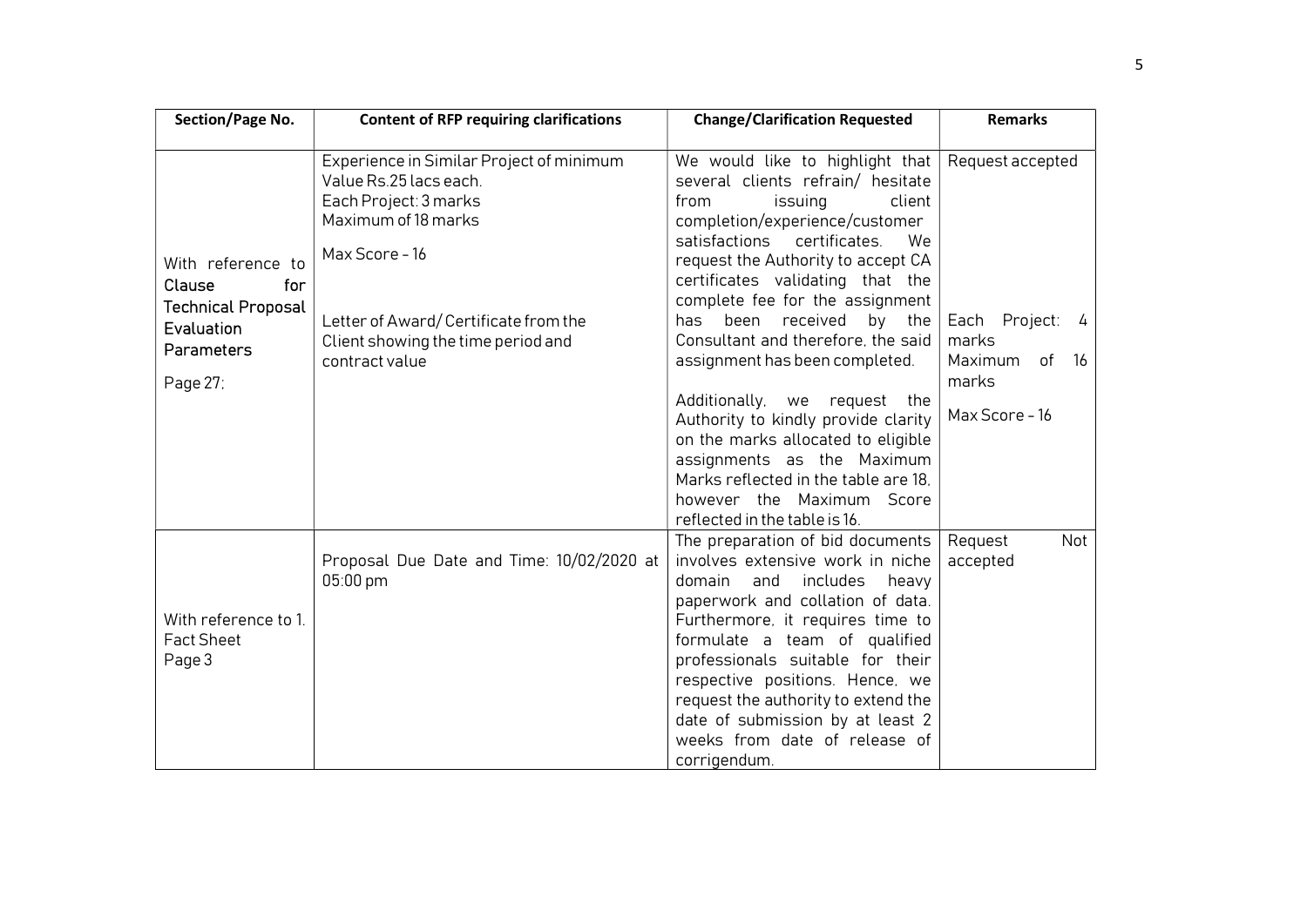| Section/Page No. | <b>Content of RFP requiring clarifications</b>                                             | <b>Change/Clarification Requested</b>                                           | <b>Remarks</b>                           |
|------------------|--------------------------------------------------------------------------------------------|---------------------------------------------------------------------------------|------------------------------------------|
|                  |                                                                                            |                                                                                 |                                          |
|                  |                                                                                            | Please clarify                                                                  | 1.Investment                             |
| 1.               | Experience of work in at least three-government<br>1.<br>departments of any State.         | 1. if the experience should be of any<br>type of advising to any state or       | Consulting                               |
|                  | 2. Have provided consultancy to at least 10<br>corporate listed in National Stock Exchange | Central Govt/PSU Dept                                                           | 2. Business                              |
|                  | (BSE/NSE).                                                                                 | 2. What type of advisory for<br>corporate listed companies on<br><b>BSE/NSE</b> | development advisory                     |
|                  |                                                                                            |                                                                                 | Minimum 100                              |
| 2.               | Minimum 200 employees in consulting division in                                            | We request it should cover the total                                            | employees in                             |
|                  | India.                                                                                     | no of employees in the group                                                    | consulting division in<br><b>I</b> ndia. |
| 3.               | Should have offices in a minimum of 7 out of top 10                                        | To make experience more wide                                                    | Not accepted                             |
|                  | metro Cities in India.                                                                     | spread, we request it should cover                                              |                                          |
|                  |                                                                                            | state capital in place of metros                                                |                                          |
|                  | The bidder shall meet the criteria for eligibility                                         | We request to allow the bidders join                                            | Not accepted                             |
| 4.               | mentioned in the EOI/RFP document. Any kind of<br>consortium will not                      | to form JV/Consortium in order to<br>have more wider specialized                |                                          |
|                  |                                                                                            | capabilities                                                                    |                                          |
|                  | be permitted.                                                                              |                                                                                 |                                          |
|                  | Selection criteria shall be combined QCBS and H1                                           | Kindly Clarify how the basis and                                                | 70:30                                    |
| 5.               | will be given offer.                                                                       | ration of marking in Technical and<br>Financial Bidding will be evaluated       |                                          |
|                  |                                                                                            |                                                                                 |                                          |
| 6.               | TP-2 Professional's Organization and Confirmation to<br>eligibility                        | Please advise if any specific format is                                         | Use any Format                           |
|                  |                                                                                            | there for the same or may use any                                               |                                          |
|                  | criteria                                                                                   | format                                                                          |                                          |
|                  |                                                                                            |                                                                                 |                                          |